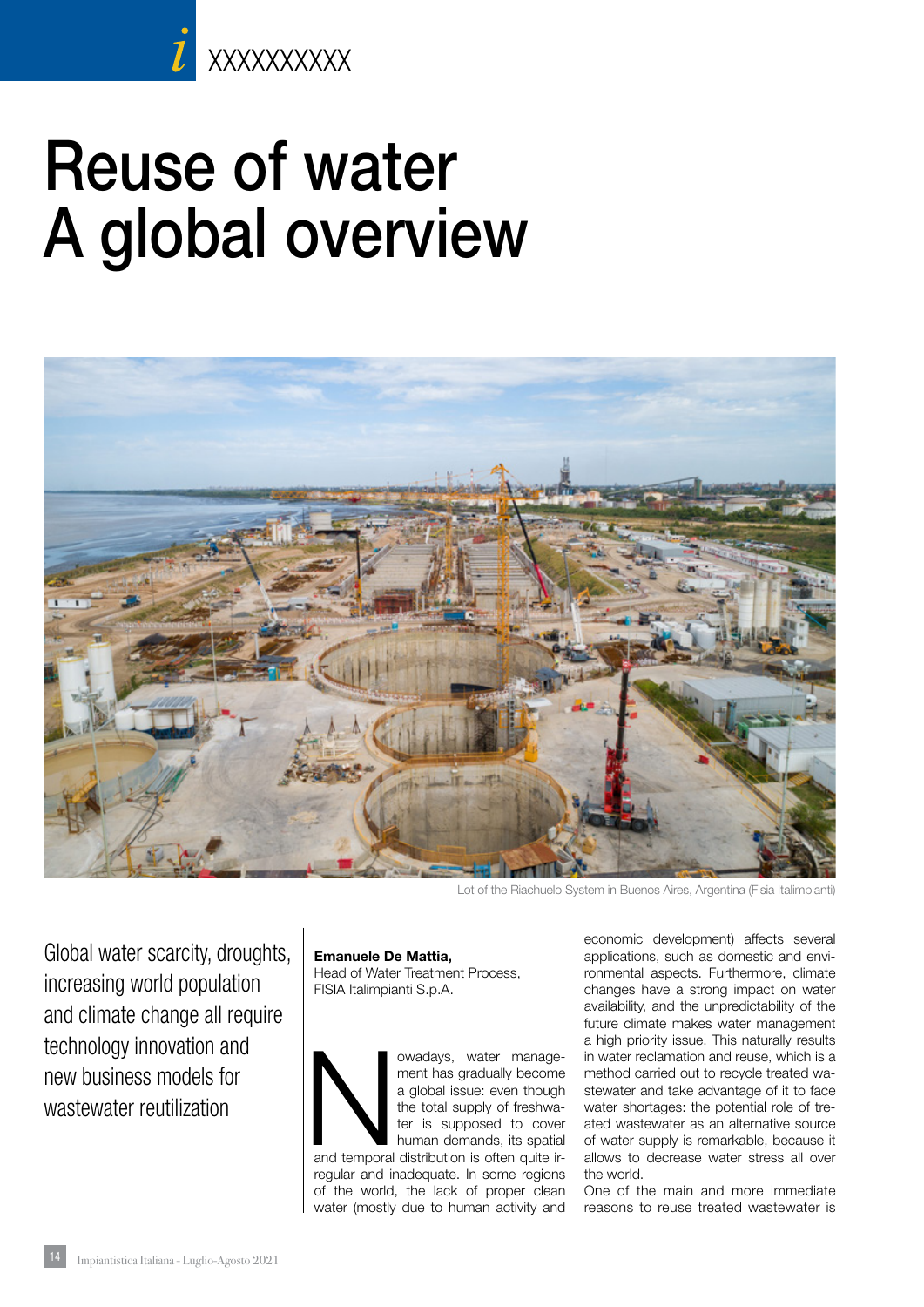

*Atakoy Wwtp, Turkey (Fisia Italimpianti & Alkatas). MBR Plant*

the availability of resources: water scarcity and droughts are current issues, this risks to become more intense in the future due to climate change and increasing population. For this reason, water reuse can provide alternatives to existing water supplies, minimizing the use of conventional water resources, such as surface water and groundwater.

Apart from being fundamental for human surviving, in fact, water adjusts also the Earth ecosystem: every time human beings use, process and take advantage of water, this has a resulting impact on the environmental system, in terms of pollution or water scarcity.

#### **10** One of the most immediate<br>reasons to reuse treated<br>wastewater is the availabili reasons to reuse treated wastewater is the availability of resources, due to water scarcity, droughts, increasing world population and advancing climate change

In the last few years, then, most of the governments all over the world are more and more projected towards an eco-friendly policy: a transition to a circular economy represents an advantage from an economic point of view, because wastewater reuse allows to safeguard the environmental system, and this in turns leads to a "waste-free" water management.

In this regard, Fisia Italimpianti has recently completed a contract for the Municipality of Istanbul (ISKI) ATAKOY WWTP, which included an advanced biological treatment plant (MBR) for the purpose of irrigation/industrial reuse of the water resource deriving from the municipal sewage collection net.

**4 Fisia Italimpianti has recently<br>
constructed for the Municipali<br>
of Islanbul a plant with an<br>
colveneed biologieal treatment** constructed for the Municipality of Istanbul a plant with an advanced biological treatment for the purpose of irrigation/ industrial reuse of the water derived from municipal sewage collection

Nevertheless, also the social aspect plays a relevant role, the public perception may be a difficult obstacle to overcome: in the collective imagination, reused water will have a worst quality if compared to the conventional sources, regardless of the treatment level, so sometimes it is not easy to make people accept it. This is the reason why an awareness campaign is definitely a tool which must be included in the water reuse policy.

In fact, public belief is a factor as important as the other aspects. From a mere technical point of view, the recycled water source could be sometimes better than the incoming raw surface water from surface water, in which several sewage discharges could insist. Everything depends on the required purification degree which in turns affects the employed technologies. For these reasons, the psychological effect plays a relevant role, it is not easy for the average person to accept this aspect, even more so if water is recycled for drinking purposes. Researchers and governments are supposed to adopt strategies to deal with this problem, to give everybody the instruments to understand and accept water reclaiming.

Every wastewater can be reused after an appropriate treatment, everything is based on technical and economical assessments: in several geographical